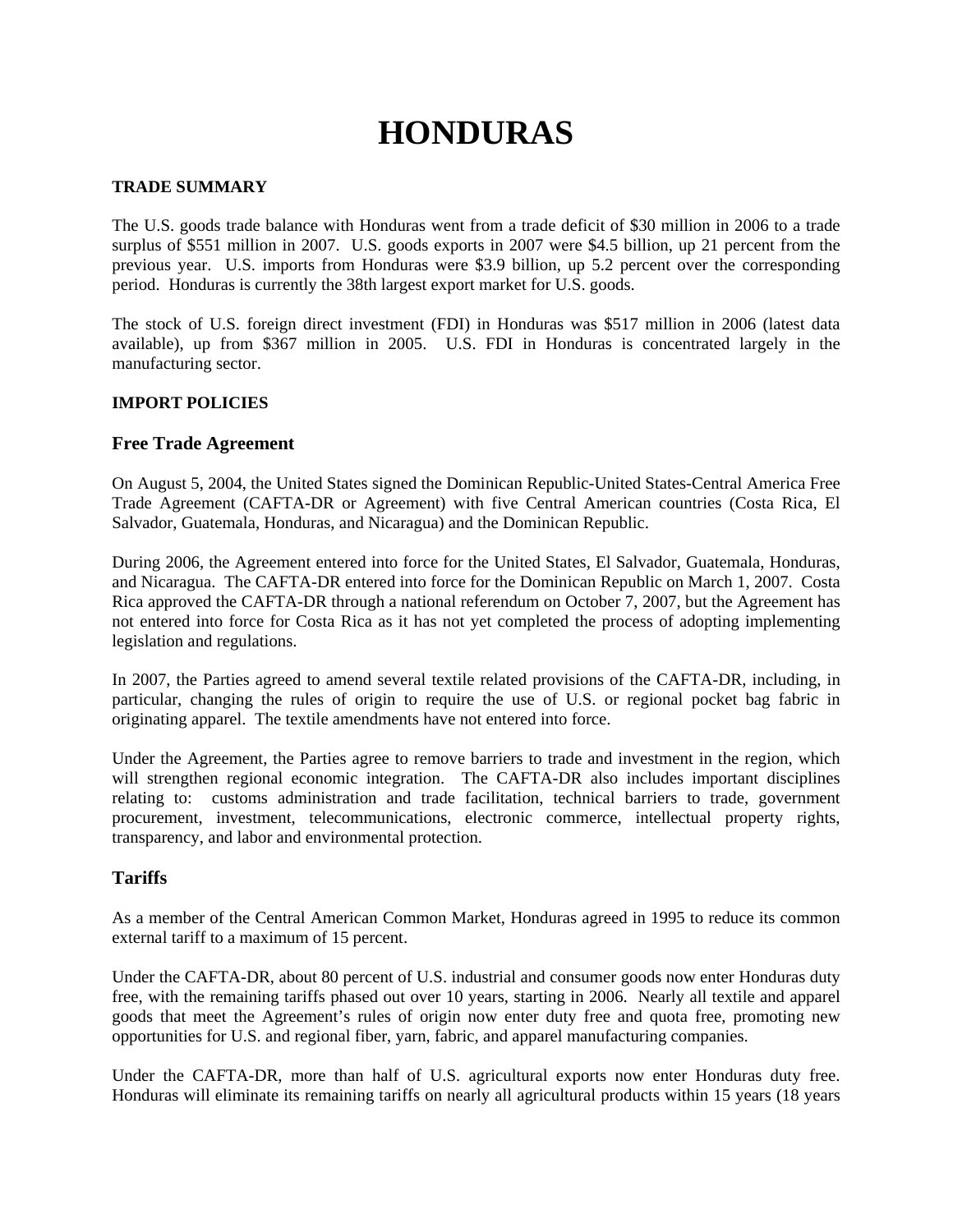for rice and chicken leg quarters and 20 years for dairy products). For certain products, tariff-rate quotas (TRQs) will permit some immediate duty free access for specified quantities during the tariff phase out period, with the duty free amount expanding during that period. Honduras will liberalize trade in white corn through expansion of a TRQ, rather than by tariff reductions.

Honduras and the other Parties have agreed to improve transparency and efficiency in administering customs procedures, including the CAFTA-DR rules of origin. Under the CAFTA-DR, Honduras committed to ensure greater procedural certainty and fairness in the administration of these procedures, and all the CAFTA-DR countries agreed to share information to combat illegal transshipment of goods. In the early months of the CAFTA-DR, a small number of U.S. exporters experienced delays in their product clearing Honduran customs, due to confusion over classification procedures. Honduras implemented the World Trade Organization (WTO) Customs Valuation Agreement in February 2000.

## **Nontariff Measures**

The Directorio Ejecutivo de Ingresos (DEI), the Honduran customs and tax authority, has taken over verification of origin certifications from the Ministry of Industry and Trade. DEI verifies that the origin certifications from producers, exporters, or importers comply with the minimum requirements according to the CAFTA-DR and other treaties. In the past, some U.S. exporters had experienced delays due to confusion between "proveniencia" (the item was coming from the United States) and "pocedencia" (the item was made in the United States), but this problem appears to have been remedied.

#### **STANDARDS, TESTING, LABELING, AND CERTIFICATION**

All imported foodstuffs must be registered with the Sanitary Regulations Directorate (previously the Division of Food Control), after which a sanitary registration number is issued. All products (except samples used to obtain the registration number) must have this identification prior to entering the country. In addition, products cannot be imported with only an English language label. Stick-on labels in Spanish are allowed for product information, but not for manufacturing information or expiration date. Labels must be affixed prior to customs clearance and at the time of product registration.

The Ministry of Health has expedited the surveillance process by focusing most closely on products considered to be a high risk for sanitary concerns, such as raw meat, and simplifying the procedures for low risk products. Regulations appear to be evenly enforced for both U.S. and Honduran producers. From 2002 to mid-year 2006, Honduras imposed a ban on poultry products from a number of U.S. states, due to concerns over low pathogenic avian influenza. The ban was lifted in June 2006 and has not since been reinstated.

During the CAFTA-DR negotiations, the governments created an intergovernmental working group to discuss Sanitary and Phytosanitary barriers to agricultural trade. Through the work of this group, Honduras committed to resolving specific measures affecting U.S. exports to Honduras. For example, Honduras now recognizes the equivalence of the U.S. food safety and inspection systems for meat and poultry, and in so doing has eliminated the need for plant-by-plant inspection.

Honduras and the other Central American countries are in the process of developing common standards for the importation of various products, which may facilitate trade.

## **GOVERNMENT PROCUREMENT**

Under the 2001 Government Contracting Law, all public works contracts over 1 million lempiras (approximately \$53,000 as of December 2007) must be offered through public competitive bidding.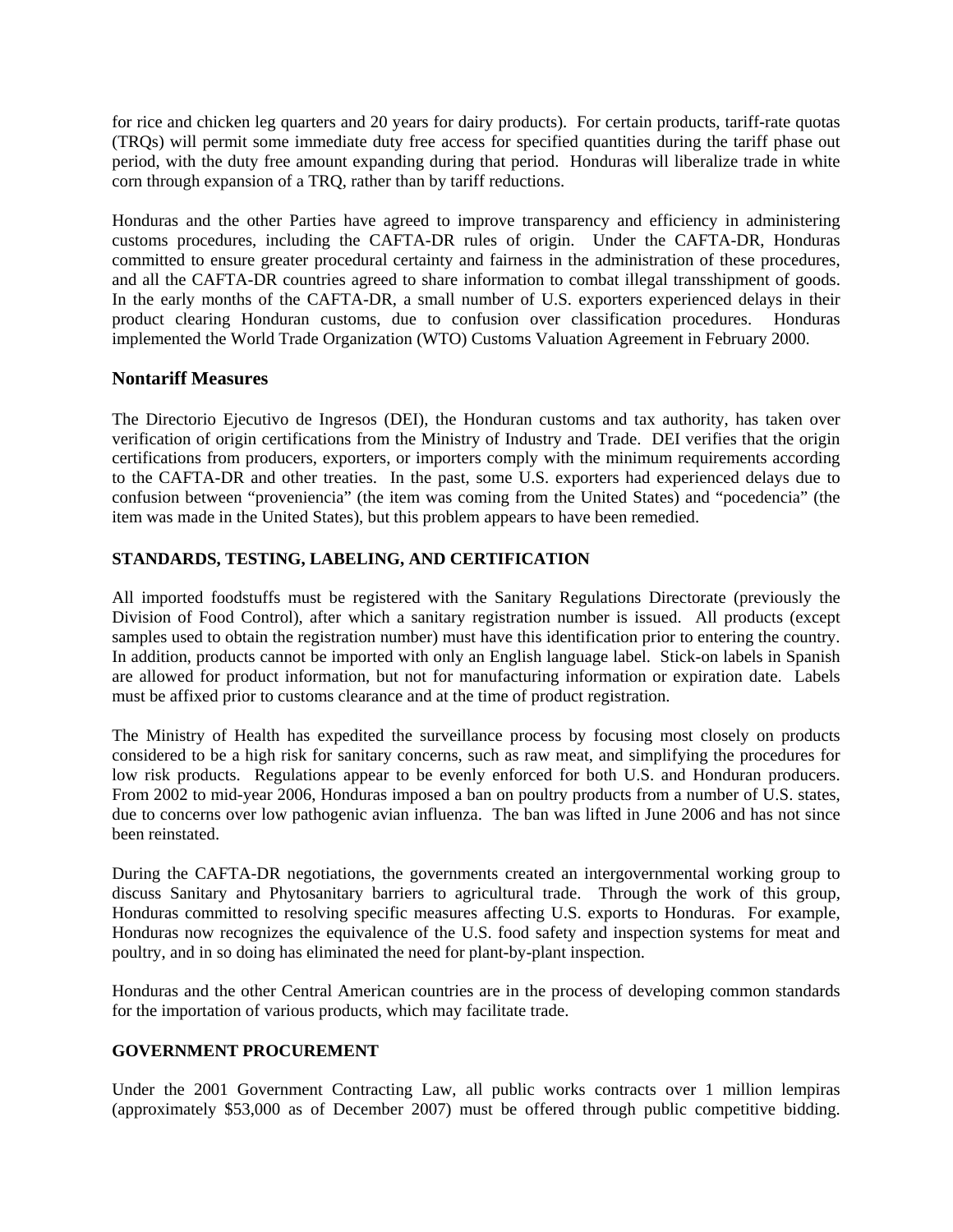Public contracts between 500,000 and 1 million lempiras (\$26,500 and \$53,000) can be offered through a private bid, and contracts less than 500,000 lempiras (\$26,500) are exempt from the bidding process.

The CAFTA-DR requires procuring entities to use fair and transparent procurement procedures, including advance notice of purchases and timely and effective bid review procedures, for procurements covered by the Agreement. Under the CAFTA-DR, U.S. suppliers are permitted to bid on procurements of most Honduran government entities, including most key ministries and other government entities, on the same basis as Honduran suppliers. The anticorruption provisions in the CAFTA-DR require each government to ensure under its domestic law that bribery in matters affecting trade and investment, including government procurement, is treated as a criminal offense, or is subject to comparable penalties. However, Honduras has not demonstrated the willingness or ability to investigate and prosecute these types of crimes.

Honduras is not a signatory to the WTO Agreement on Government Procurement.

#### **EXPORT SUBSIDIES**

Honduras does not have export promotion schemes other than the tax exemptions given to firms in free trade zones. Under the CAFTA-DR, Honduras may not adopt new duty waivers or expand existing duty waivers that are conditioned on the fulfillment of a performance requirement (*e.g.*, the exportation of a given level or percentage of goods). However, Honduras may maintain such duty waiver measures for such time as it is an Annex VII country for the purposes of the WTO Agreement on Subsidies and Countervailing Measures (SCM Agreement). Thereafter, Honduras must maintain any such measures in accordance with Article 27.4 of the SCM Agreement.

#### **INTELLECTUAL PROPERTY RIGHTS (IPR) PROTECTION**

In early 2006, Honduras strengthened its legal framework for the protection of IPR with the passage of new laws in preparation for the entry into force of CAFTA-DR. However, implementing regulations for these new laws, as well as for IPR legislation adopted in 1999, had yet to be put in force as of November 2007. The CAFTA-DR provides for improved standards for the protection and enforcement of a broad range of IPR, which are consistent with U.S. and international standards of protection and enforcement as well as with emerging international standards. Such improvements include state-of-the-art protections for digital copyrighted products such as U.S. software, music, text, and videos; stronger protection for U.S. patents, trademarks, and test data, including an electronic system for the registration and maintenance of trademarks; and further deterrence of piracy and counterfeiting.

Honduran authorities need to dedicate the personnel and resources necessary to wage a truly effective campaign against IPR infringement. The prosecutor's office currently contains just two staff members. Although these prosecutors have the ability to seize pirated and counterfeit goods when found, they do not have the ability to prosecute the case without a formal written complaint from an injured party. This complicates and prolongs an already lengthy judicial process. That process also needs far greater transparency. Numerous trademark cases are pending in Honduran courts, including one involving the unauthorized use of the Chili's restaurant trademark that has been in the Honduran judicial system for several years. There are also numerous allegations that Honduran cable TV operators are using copyrighted U.S. programming without permission. Overall, lawyers and judges sometimes lack training in IPR matters, particularly with regard to evidence gathering and keeping statistics on prosecution of IPR crimes. Criminal prosecution efforts are difficult to evaluate since the victims of these crimes almost always settle at the administrative court level.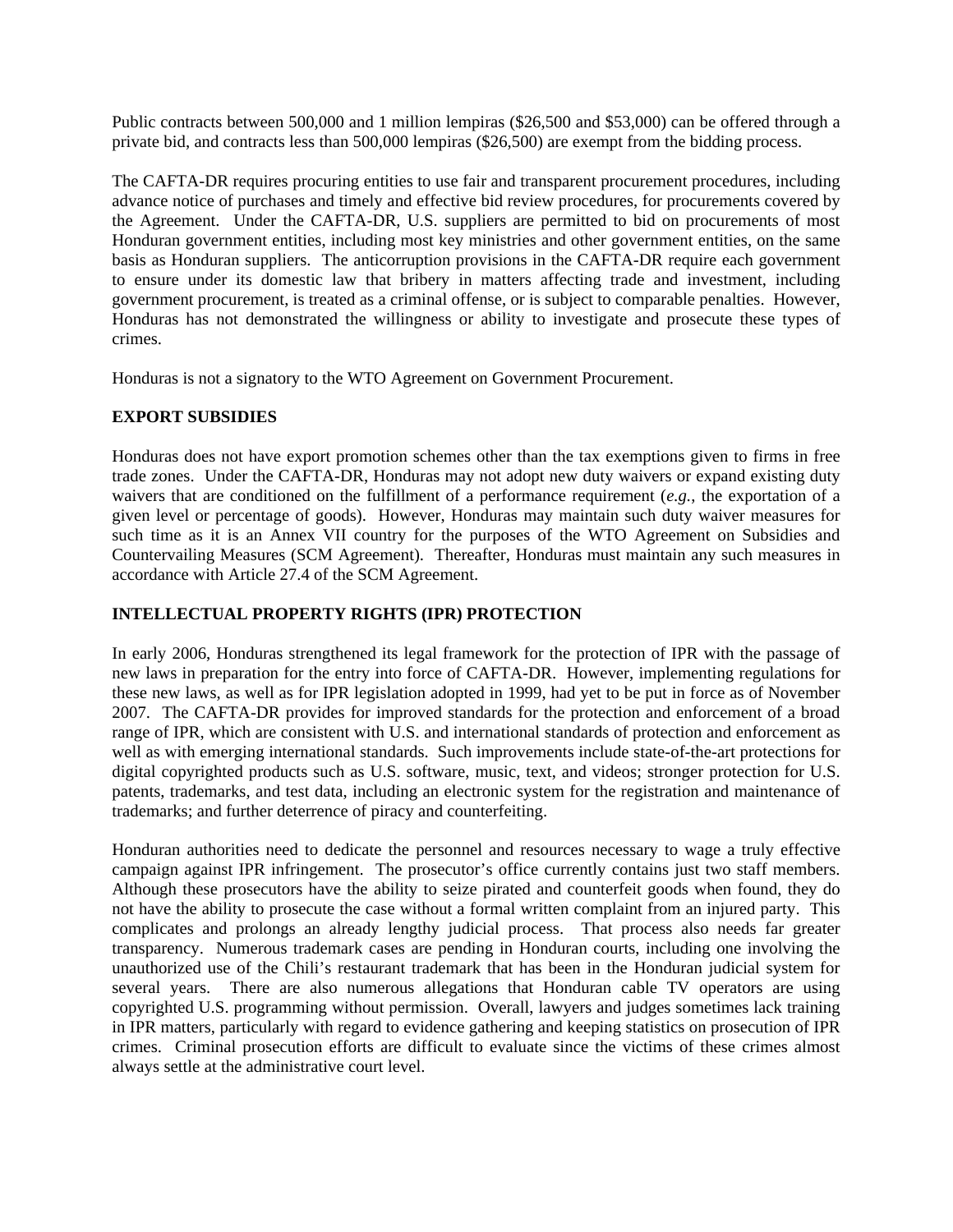#### **SERVICES BARRIERS**

Until December 2005, the government owned telephone company Hondutel maintained monopoly rights over all fixed line telephony services. In 2003, the government began to allow foreign investors to participate in fixed line telephony services as "sub-operators" in partnership with Hondutel. Approximately 40 firms since then have entered into "sub-operator" contracts with Hondutel. Despite the purported elimination of its monopoly, the lack of a legal framework for granting concessions has left investors unsure of whether they may legally establish as fully independent service providers. Hondutel currently charges the highest international termination rates in the region.

Both foreign and domestic firms invest in cellular telephony services. In 2006, Hondutel awarded itself the third of three cellular licenses on a noncompetitive basis. A fourth license is scheduled to be awarded in early 2008, with four international firms prequalified to bid.

The Honduran Congress has been debating new telecommunications legislation for over a year that would require congressional approval for each new license to operate mobile or long-distance services. The United States has expressed concerns over this proposal and over indications that Honduras intends to open sectors only "gradually."

#### **INVESTMENT BARRIERS**

The CAFTA-DR establishes a more secure and predictable legal framework for U.S. investors operating in Honduras. Under the CAFTA-DR, all forms of investment are protected, including enterprises, debt, concessions, contract, and intellectual property (IP). U.S. investors enjoy, in almost all circumstances, the right to establish, acquire, and operate investments in Honduras on an equal footing with local investors. Among the rights afforded to U.S. investors are due process protections and the right to receive fair market value for property in the event of an expropriation. Investor rights are protected under the CAFTA-DR by an impartial procedure for dispute settlement that is fully transparent and open to the public. Submissions to dispute panels and dispute panel hearings will be open to the public, and interested parties will have the opportunity to submit their views. Under the CAFTA-DR, the existing United States-Honduras Bilateral Investment Treaty will be suspended after a period of 10 years. Investors will continue to maintain important investment rights and protections under the investment provisions of the CAFTA-DR.

The CAFTA-DR eliminated a requirement that foreign firms act through a local agent that was at least 51 percent Honduran owned; however, Honduras still must authorize foreign investment in the health, air transport, terrestrial transport, education, natural resources, farming, and fuel sectors. These sectors still must have a Honduran national as a local agent, or act through companies that are at least 51 percent Honduran owned.

Foreign ownership of land within 40 kilometers of the coastlines and national boundaries is constitutionally prohibited, although tourism investment laws allow for certain exceptions. Inadequate land title procedures, including overlapping claims and a weak judiciary, have led to numerous investment disputes involving U.S. nationals who are landowners. In addition, the lack of implementing regulations in certain regions can lead to long delays in the awarding of titles.

#### **ELECTRONIC COMMERCE**

The CAFTA-DR includes provisions on electronic commerce that reflect its importance to global trade. Under the CAFTA-DR, Honduras has committed to provide nondiscriminatory treatment of digital products, and not to impose customs duties on digital products transmitted electronically. Honduras